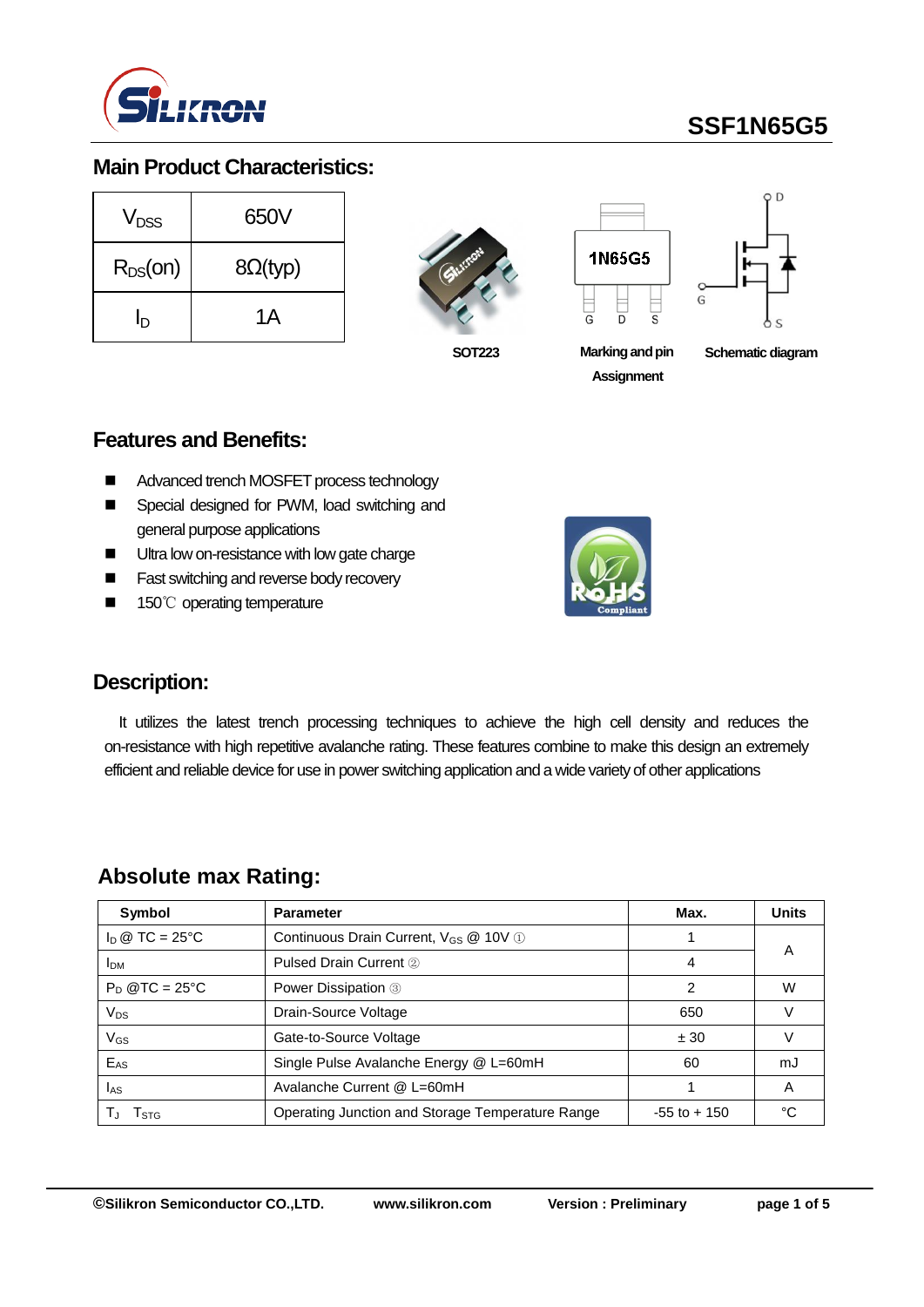

# **Thermal Resistance**

| Symbol         | <b>Characterizes</b>                  | Typ. | Max. | Units          |
|----------------|---------------------------------------|------|------|----------------|
| $R_{\theta$ JC | Junction-to-case 3                    |      | 13   | $^{\circ}$ CMV |
| $R_{\theta$ JA | Junction-to-Ambient ( $t \le 10$ s) 4 |      | 60   | $^{\circ}$ CMV |

### **Electrical Characterizes** @T<sub>A</sub>=25℃ unless otherwise specified

| Symbol           | <b>Parameter</b>                     | Min.           | Typ. | Max.   | <b>Units</b> | <b>Conditions</b>                                                           |
|------------------|--------------------------------------|----------------|------|--------|--------------|-----------------------------------------------------------------------------|
| $V_{(BR)DSS}$    | Drain-to-Source breakdown voltage    | 650            |      |        | V            | $V_{GS} = 0V$ , $I_D = 250 \mu A$                                           |
| $R_{DS(on)}$     | Static Drain-to-Source on-resistance |                | 8    | 10     | Ω            | $V_{GS}$ =10V, $I_D$ = 0.5A                                                 |
| $V_{GS(th)}$     | Gate threshold voltage               | $\overline{2}$ |      | 4      | V            | $V_{DS} = V_{GS}$ , $I_D = 250 \mu A$                                       |
| $I_{DSS}$        | Drain-to-Source leakage current      |                |      | 1      | μA           | $V_{DS} = 650V$ , $V_{GS} = 0V$                                             |
|                  | Gate-to-Source forward leakage       |                |      | 100    |              | $V_{GS}$ = 30 V                                                             |
| <b>I</b> GSS     | Gate-to-Source reverse leakage       |                |      | $-100$ | nA           | $V_{GS} = -30V$                                                             |
| $Q_{q}$          | Total gate charge                    |                | 6.5  |        |              | $I_D = 1A$                                                                  |
| $Q_{gs}$         | Gate-to-Source charge                |                | 1.6  |        | nC           | $V_{DD} = 480V$                                                             |
| $Q_{gd}$         | Gate-to-Drain("Miller") charge       |                | 3.5  |        |              | $V_{GS} = 10V$                                                              |
| $t_{d(on)}$      | Turn-on delay time                   |                | 10   |        |              | $V_{GS}$ =10V, $V_{DS}$ =300V,<br>$R_{\text{GEN}} = 25\Omega$<br>$I_D = 1A$ |
| $t_{r}$          | Rise time                            |                | 8    |        |              |                                                                             |
| $t_{d(off)}$     | Turn-Off delay time                  |                | 16   |        | nS           |                                                                             |
| t                | Fall time                            |                | 15   |        |              |                                                                             |
| $C_{\text{iss}}$ | Input capacitance                    |                | 150  |        | pF           | $V_{GS} = 0V$                                                               |
| $C_{\rm oss}$    | Output capacitance                   |                | 20   |        |              | $V_{DS} = 25V$                                                              |
| C <sub>rss</sub> | Reverse transfer capacitance         |                | 6    |        |              | $f = 1$ MHz                                                                 |

# **Source-Drain Ratings and Characteristics**

| <b>Symbol</b>          | <b>Parameter</b>                 | Min. | Typ. | Max. | <b>Units</b> | <b>Conditions</b>                                |
|------------------------|----------------------------------|------|------|------|--------------|--------------------------------------------------|
| Is                     | <b>Continuous Source Current</b> |      |      |      | Α            | MOSFET symb                                      |
|                        | (Body Diode)                     |      |      |      |              | showing<br>the                                   |
| <b>I</b> <sub>SM</sub> | <b>Pulsed Source Current</b>     |      |      | 4    | A            | integral reverse                                 |
|                        | (Body Diode)                     |      |      |      |              | p-n junction diode.                              |
| $V_{SD}$               | Diode Forward Voltage            |      | 0.95 | 1.4  |              | $I_S = 1A$ , $V_{GS} = 0V$ , $T_J = 25^{\circ}C$ |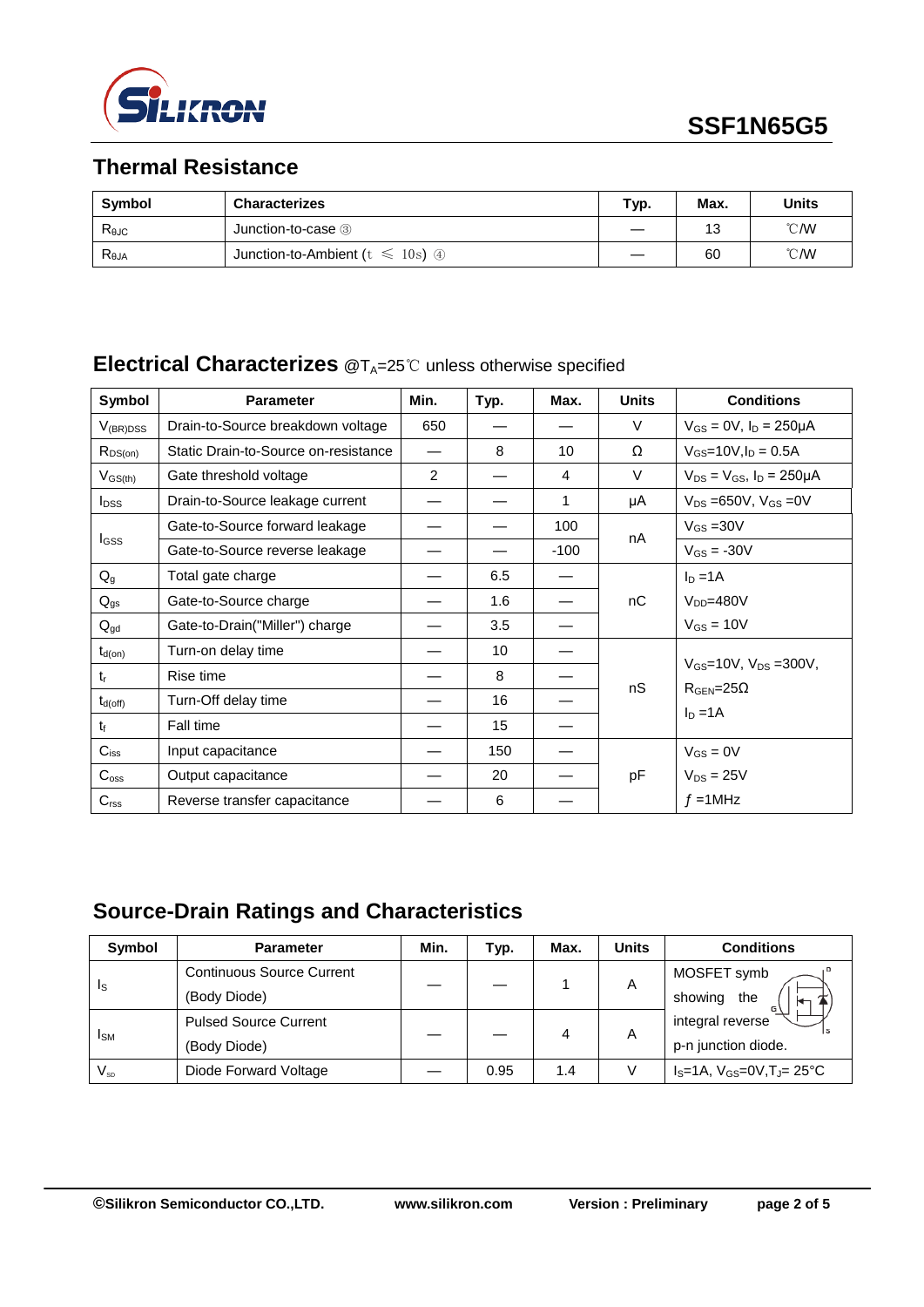

### **Test circuits and Waveforms**

**EAS test circuits:** 



Gate charge test circuit:





#### **Notes:**

- ①Calculated continuous current based on maximum allowable junction temperature. Package limitation current is 75A.
- ②Repetitive rating; pulse width limited by max. junction temperature.
- ③The power dissipation PD is based on max. junction temperature, using junction-to-case thermal resistance.
- $\widehat{A}$ The value of R<sub>BJA</sub> is measured with the device mounted on 1 in 2 FR-4 board with 2oz. Copper, in a still air environment with TA =25°C

90%

10%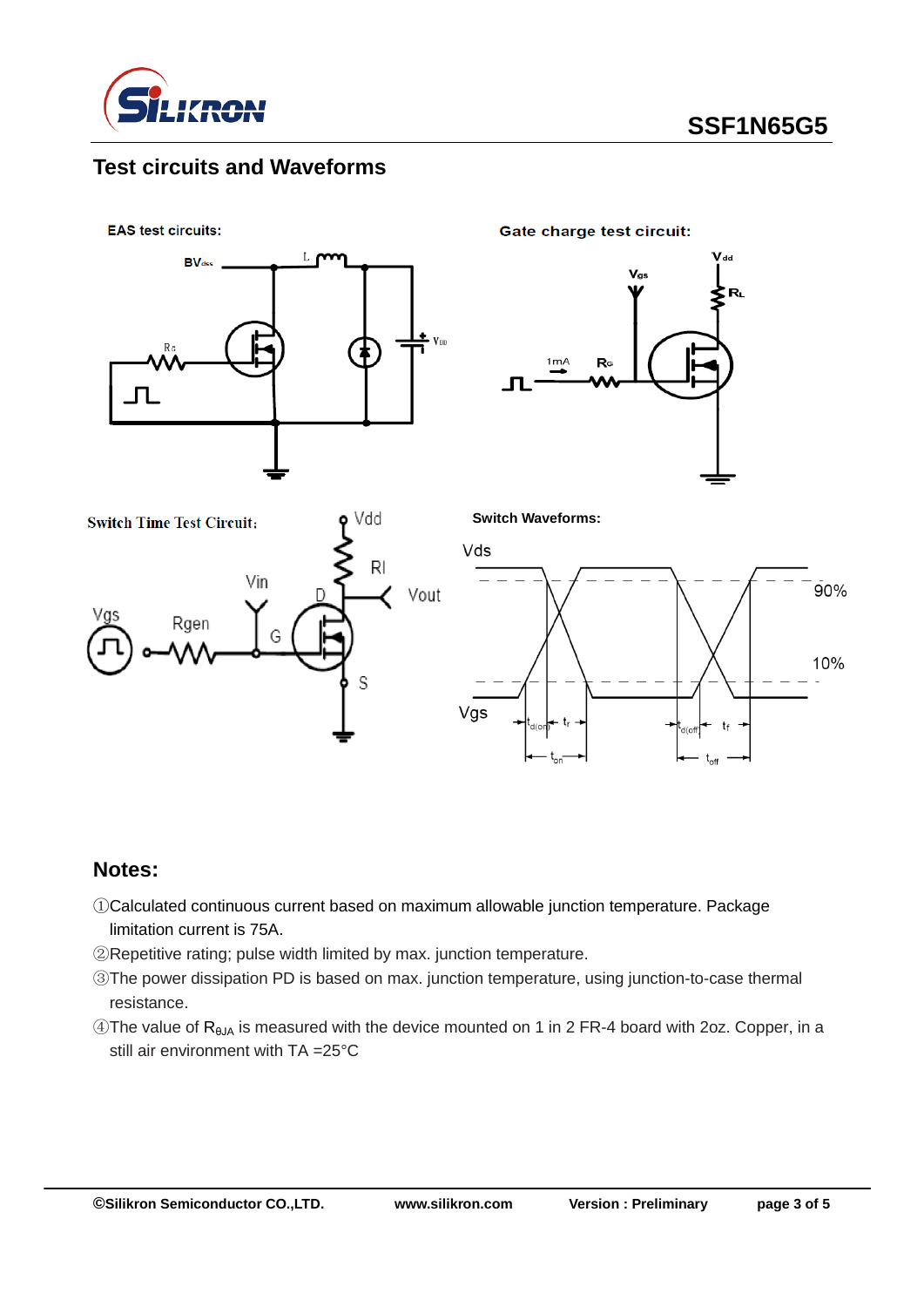

# **SSF1N65G5**

## **Mechanical Data**:





| <b>Symbol</b>  | <b>Dimensions In Millimeters</b> |             | <b>Dimensions In Inches</b> |             |  |
|----------------|----------------------------------|-------------|-----------------------------|-------------|--|
|                | Min.                             | Max.        | Min.                        | Max.        |  |
| A              | 1.050                            | 1.250       | 0.041                       | 0.049       |  |
| A <sub>1</sub> | 0.000                            | 0.100       | 0.000                       | 0.004       |  |
| A2             | 1.050                            | 1.150       | 0.041                       | 0.045       |  |
| b              | 0.300                            | 0.500       | 0.012                       | 0.020       |  |
| C              | 0.100                            | 0.200       | 0.004                       | 0.008       |  |
| D              | 2.820                            | 3.020       | 0.111                       | 0.119       |  |
| E <sub>1</sub> | 1.500                            | 1.700       | 0.059                       | 0.067       |  |
| Е              | 2.650                            | 2.950       | 0.104                       | 0.116       |  |
| e              | 0.950(BSC)                       |             | 0.037(BSC)                  |             |  |
| e1             | 1.800                            | 2.000       | 0.071                       | 0.079       |  |
|                | 0.300                            | 0.600       | 0.012                       | 0.024       |  |
| θ              | $0^{\circ}$                      | $8^{\circ}$ | $\mathsf{O}^\circ$          | $8^{\circ}$ |  |